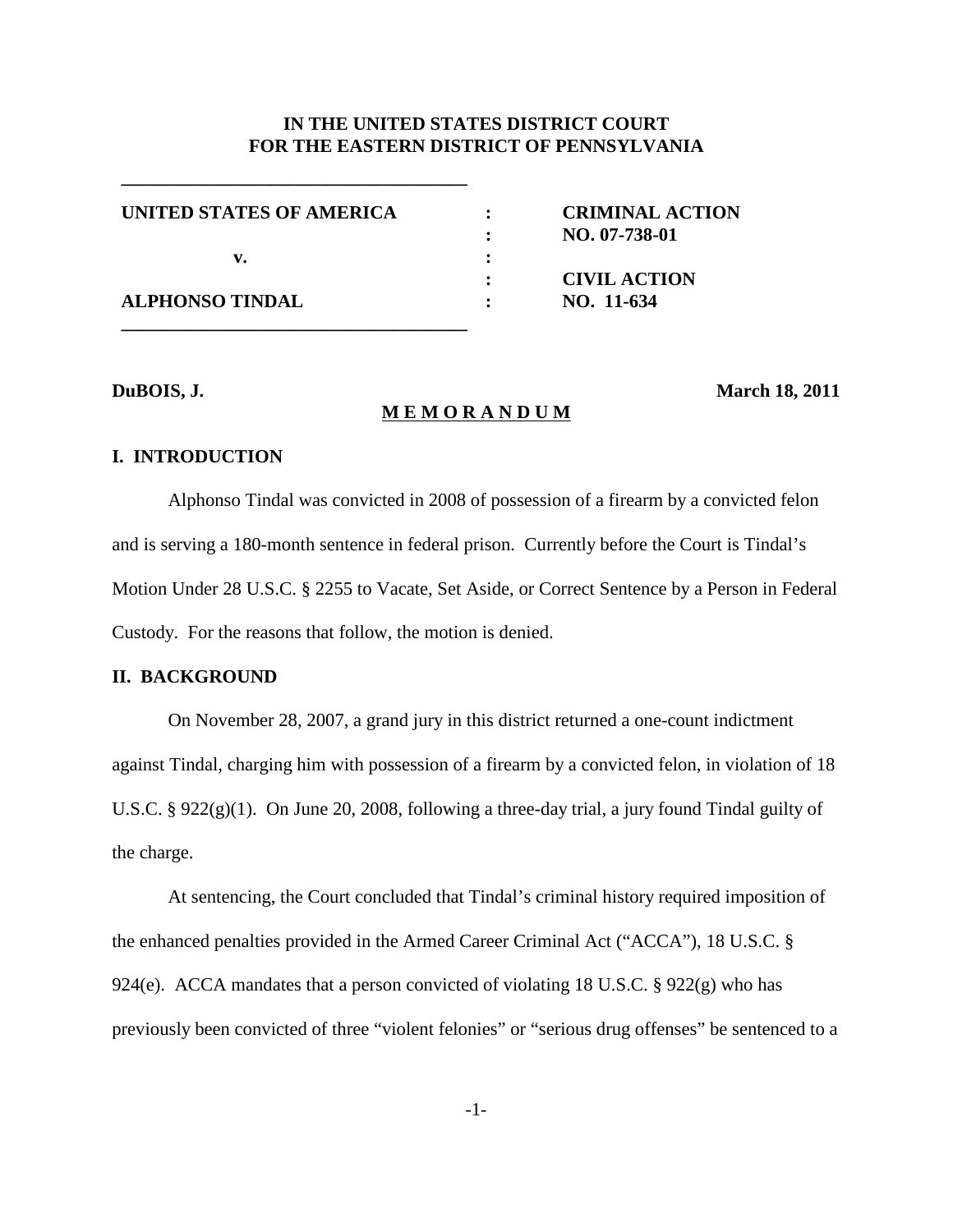minimum of fifteen years (180 months) in prison. 18 U.S.C. § 924(e)(1).

The Court determined – and the defense conceded – that Tindal's two state-court convictions for possession of crack cocaine with intent to deliver constituted "serious drug offenses" and his state-court conviction for witness intimidation constituted a "violent felony." The three predicate convictions, combined with the felon-in-possession conviction, made Tindal an armed career criminal for purposes of ACCA. The Court imposed a sentence of 180 months in prison, the minimum allowed by law. The United States Court of Appeals for the Third Circuit affirmed Tindal's conviction on December 18, 2009. The United States Supreme Court denied certiorari.

On January 31, 2011, Tindal timely filed a motion for post-conviction relief under 28 U.S.C. § 2255. Tindal's motion raises two claims. First, Tindal contends that his trial counsel was ineffective for failing to investigate whether his conviction for witness intimidation constituted a "violent felony" under ACCA. Second, he asserts that his trial counsel was ineffective for failing to investigate whether one of his drug convictions qualified as a "serious drug offense."

## **III. DISCUSSION**

Tindal concedes that his first drug conviction, in Case No. CP-51-0541701-1994, qualified as a "serious drug offense." (Pet'r's Reply at 2.) He argues, however, that his other two convictions did not constitute predicate offenses under ACCA. The Court addresses each conviction in turn.

## A. The Witness Intimidation Conviction

In Case No. CP-51-CR-0101671-1995, Tindal pleaded guilty to two counts of witness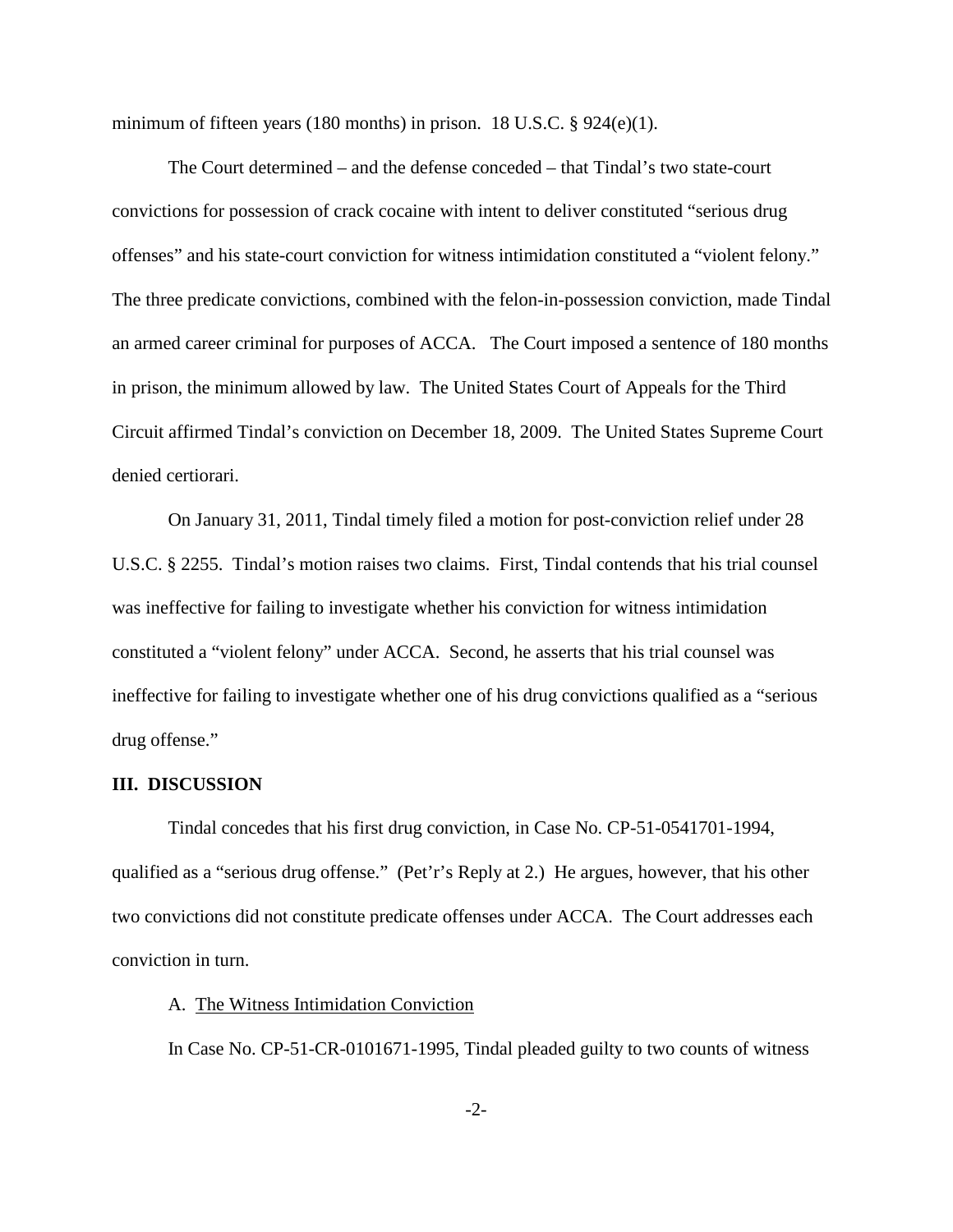intimidation, in violation of 18 Pa. Cons. St. § 4952. He was sentenced to six to sixty months in prison on each count, to be served concurrently.

ACCA defines a "violent felony" as, inter alia, "any crime punishable by imprisonment for a term exceeding one year, . . . that . . . has as an element the use, attempted use, or threatened use of physical force against the person of another." 18 U.S.C. § 924(e)(2)(B). The Pennsylvania witness intimidation statute under which Tindal was convicted encompasses both crimes that involve the use or threatened use of force and others that do not. However, when a court assessing whether a conviction qualifies as a "violent felony" under ACCA is confronted with such a statute, the court may rely on materials other than the statute's text, including "the terms of the charging document, the terms of a plea agreement or transcript of colloquy between judge and defendant in which the factual basis for the plea was confirmed by the defendant, or . . . some comparable judicial record of this information." Shepard v. United States, 544 U.S. 13, 26 (2005).

Tindal contends that his witness intimidation conviction should not be counted as a "violent felony" because "the government has proven only that a heated argument occurred between petitioner and the officers involved." (Pet'r's Reply at 4.) The guilty plea colloquy tells a different story. It reveals that Tindal was accused of, and pleaded guilty to, threatening to shoot two Philadelphia police officers, Willis and Fineman, who had arrested him days earlier on gun and drug charges. During the colloquy, the prosecutor described the crime as such:

> The defendant stated to [Officer Willis] that he was upset about the amount of bail that he had to pay from the arrest two days ago and that the officers, Fineman and Willis, should wear their vests because bullets will soon be flying their way. . . .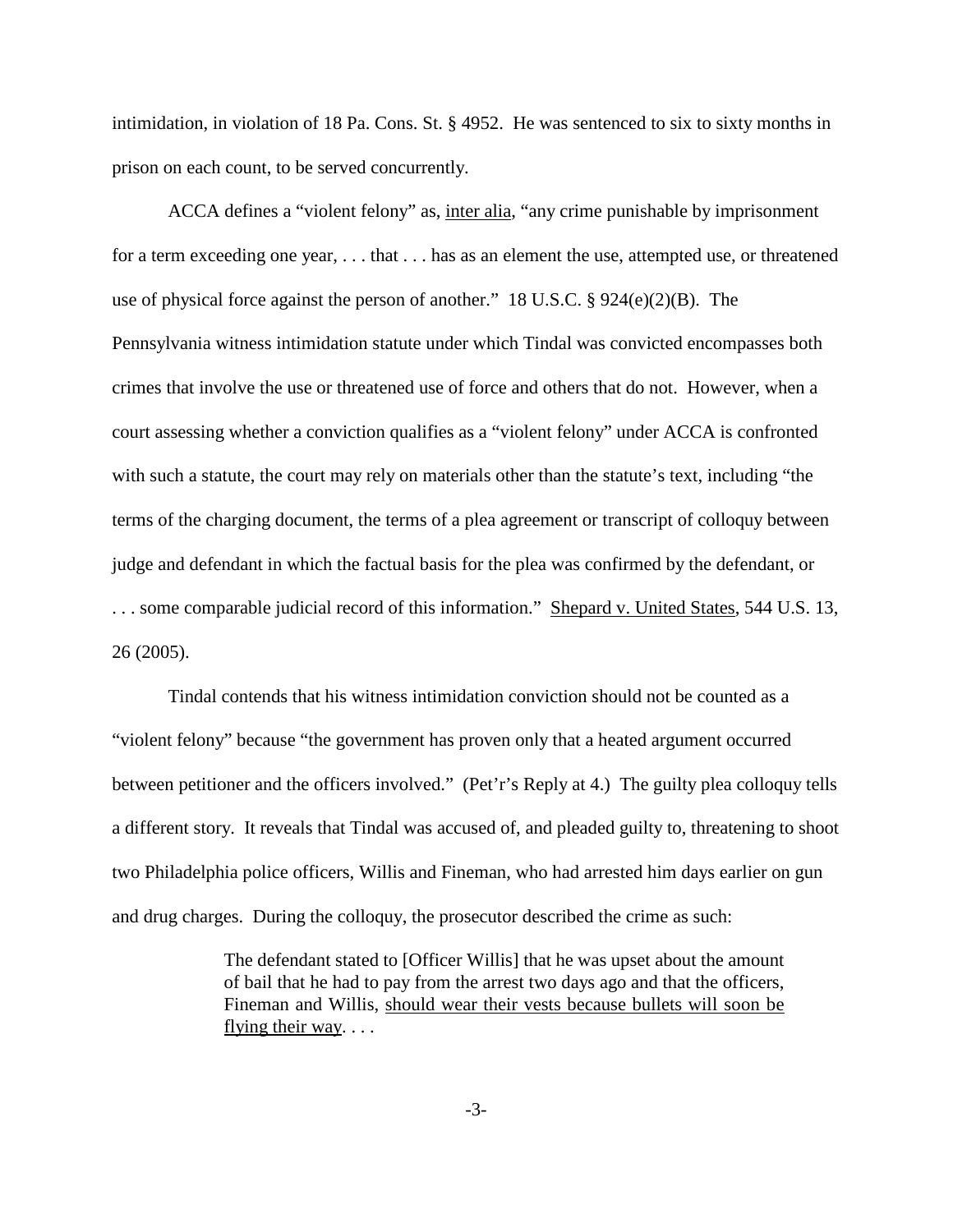[T]his defendant came out of his residence and stated to [Officer Fineman] that he was tired of the officers harassing him and his people, and he approached the officer and told the officer that he should watch his back because he, Tindal[], was going to shoot him.

(Gov't's Resp., Ex. 3, Plea Colloquy at 18 (emphasis added).) Tindal's lawyer was asked if he had any additions or corrections to the facts of the case. He did not. (Id. at 19.) Tindal then pleaded guilty to the two counts of witness intimidation. (Id.)

It is beyond peradventure that threatening to shoot a police officer to impede his involvement in a criminal case is a crime that includes as an element the "threatened use of physical force against the person of another." Cf. United States v. Forehand, 386 F. App'x 174, 179 (3d Cir. 2010) (holding that conviction for terroristic threat qualified as a "violent felony" where defendant admitted during plea colloquy that he intentionally threatened to kill police officer). Tindal's witness intimidation conviction therefore qualifies as a "violent felony," and the failure to pursue or raise a meritless claim to the contrary did not constitute ineffective assistance of counsel. See United States v. Sanders, 165 F.3d 248, 253 (3d Cir. 1999). Accordingly, the Court denies post-conviction relief on Tindal's first claim.

# B. The Drug Conviction

In Case No. CP-51-CR-00209541-1995, Tindal pleaded guilty to possession of crack cocaine with intent to deliver, in violation of 35 Pa. Cons. St. § 780-113(a)(30). He was sentenced to one to three years in prison.

ACCA defines a "serious drug offense" as, inter alia, "an offense under State law, involving manufacturing, distributing, or possessing with intent to manufacture or distribute, a controlled substance . . . for which a maximum term of imprisonment of ten years or more is

-4-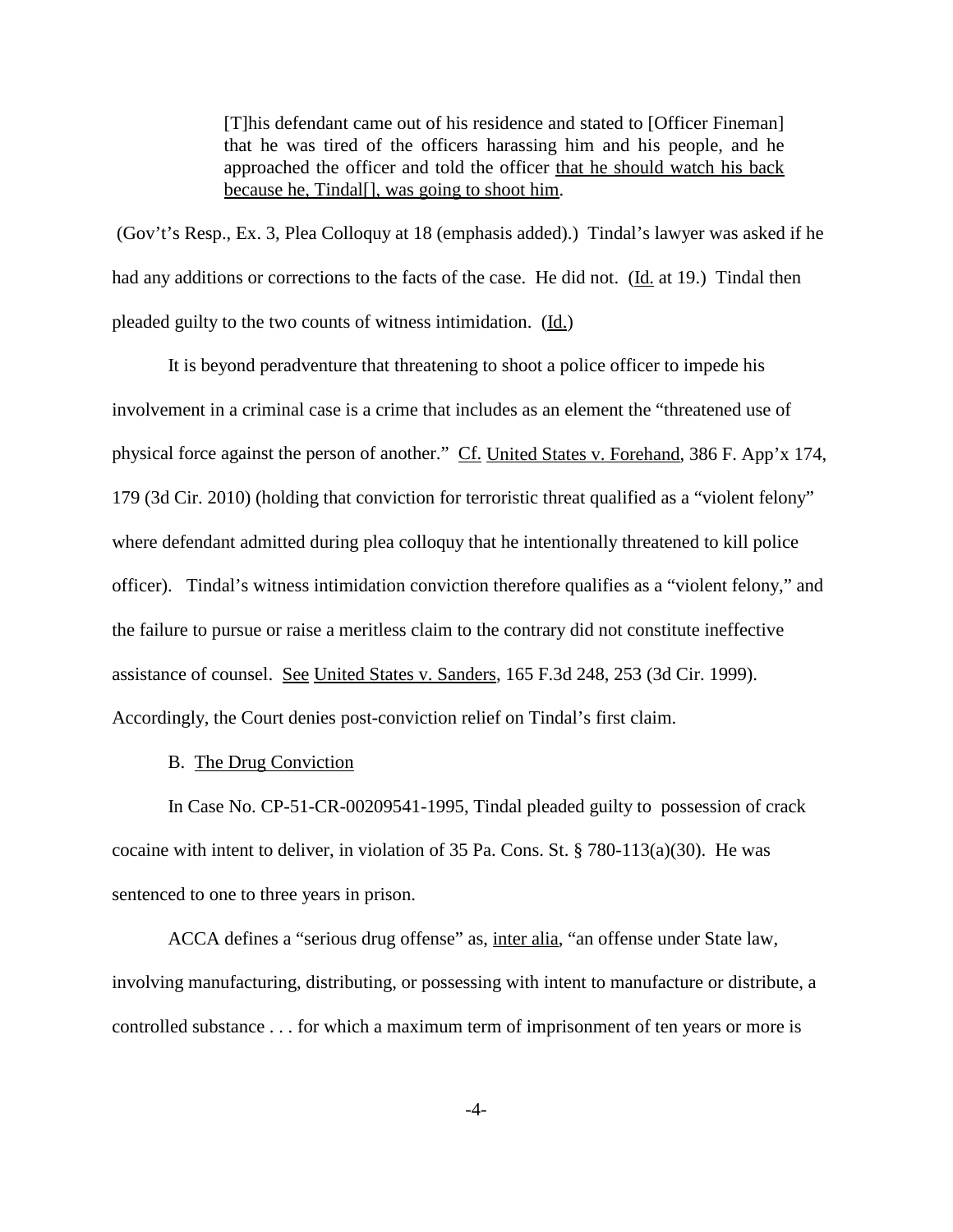prescribed by law." 18 U.S.C. § 924(e)(2)(A)(ii). Tindal argues that the drug conviction in Case No. CP-51-CR-00209541-1995 does not constitute a "serious drug offense" because the maximum period for which he could have been incarcerated under the sentence actually imposed was three years. Tindal is wrong.

In assessing the "maximum term of imprisonment" to determine whether a crime qualifies as a "serious drug offense," a court looks not to the sentence imposed but to the statute under which the defendant was convicted. See United States v. Rodriguez, 553 U.S. 377, 392 (2008). Under Pennsylvania law, a conviction for possession of crack with intent to deliver is punishable by a maximum of ten years in prison. 35 Pa. Cons. St. § 780-113(f)(1.1). Tindal was clearly informed of the statutory maximum before he pleaded guilty. (Gov't's Resp., Ex. 3, Plea Colloquy at 11.)

As the statutory maximum term of imprisonment for the crime was at least ten years, Tindal's conviction in case No. CP-51-CR-00209541-1995 constitutes a "serious drug offense" under ACCA. Any failure to pursue or raise a meritless claim to the contrary cannot constitute ineffective assistance of counsel. See Sanders, 165 F.3d at 253. Thus, the Court denies postconviction relief on Tindal's second claim.

### **IV. CONCLUSION**

For the foregoing reasons, Tindal's motion for relief under 28 U.S.C. § 2255 is denied. An appropriate order follows.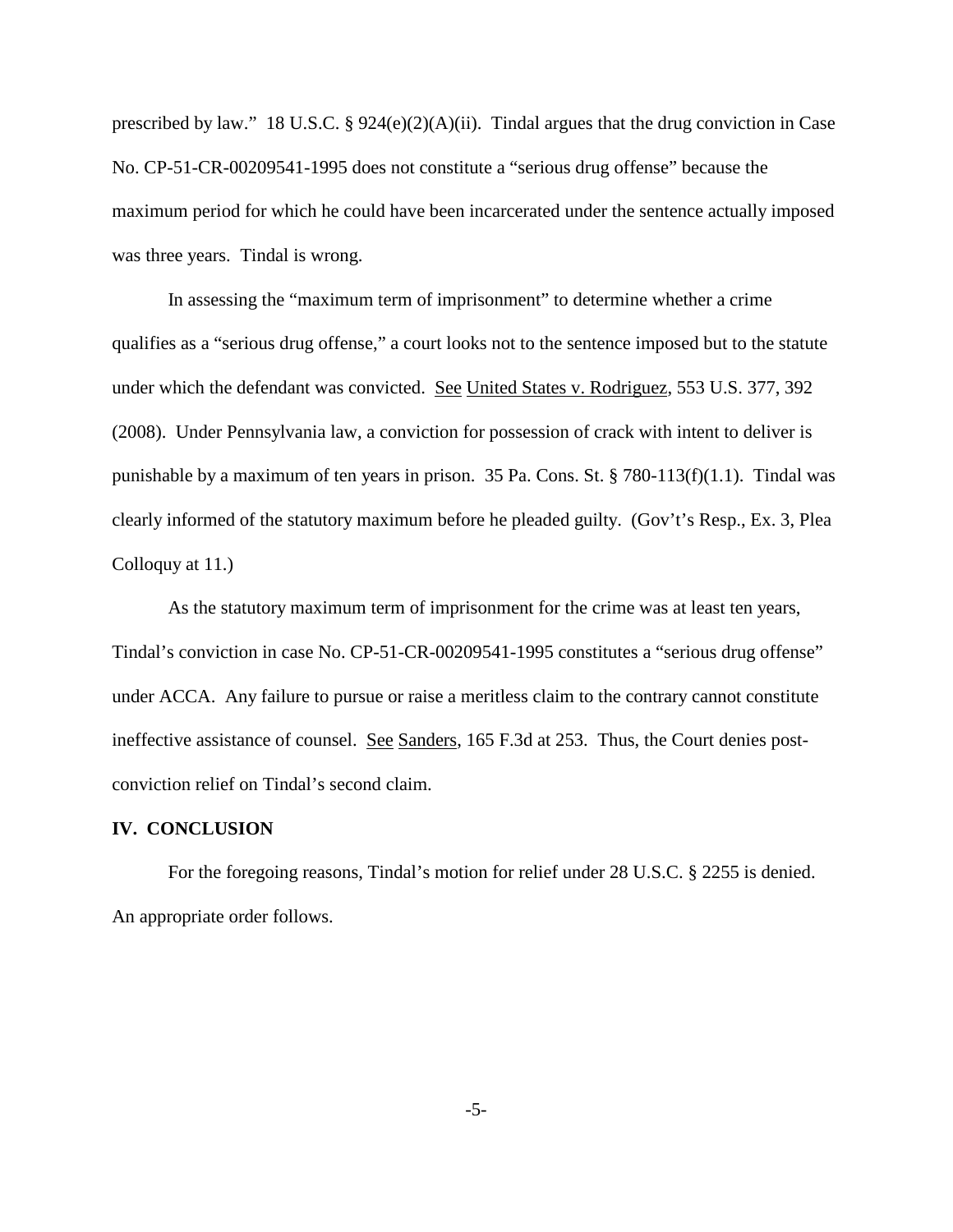# **IN THE UNITED STATES DISTRICT COURT**

# **FOR THE EASTERN DISTRICT OF PENNSYLVANIA**

| UNITED STATES OF AMERICA | $\ddot{\cdot}$ | <b>CRIMINAL ACTION</b> |
|--------------------------|----------------|------------------------|
|                          | :              | NO. 07-738-01          |
| v.                       | ٠<br>$\bullet$ |                        |
|                          |                | <b>CIVIL ACTION</b>    |
| <b>ALPHONSO TINDAL</b>   |                | NO. 11-634             |
|                          |                |                        |

#### **O R D E R**

**AND NOW**, this 18th day of March 2011, upon consideration of petitioner's pro se Motion Under 28 U.S.C. § 2255 to Vacate, Set Aside, or Correct Sentence by a Person in Federal Custody (Document No. 93, filed January 31, 2011), Government's Response in Opposition to Defendant Alphonso Tindal's Motion Under 28 U.S.C. § 2255 (Document No. 95, filed February 22, 2011) and Petitioner's Reply in Opposition to Government Motion to Deny § 2255 (Document No. 98, filed March 15, 2011), for the reasons set forth in the Memorandum dated March 18, 2011, **IT IS ORDERED** as follows:

1. Petitioner's pro se Motion Under 28 U.S.C. § 2255 to Vacate, Set Aside, or Correct Sentence by a Person in Federal Custody (Document No. 93, filed January 31, 2011) is **DENIED**;